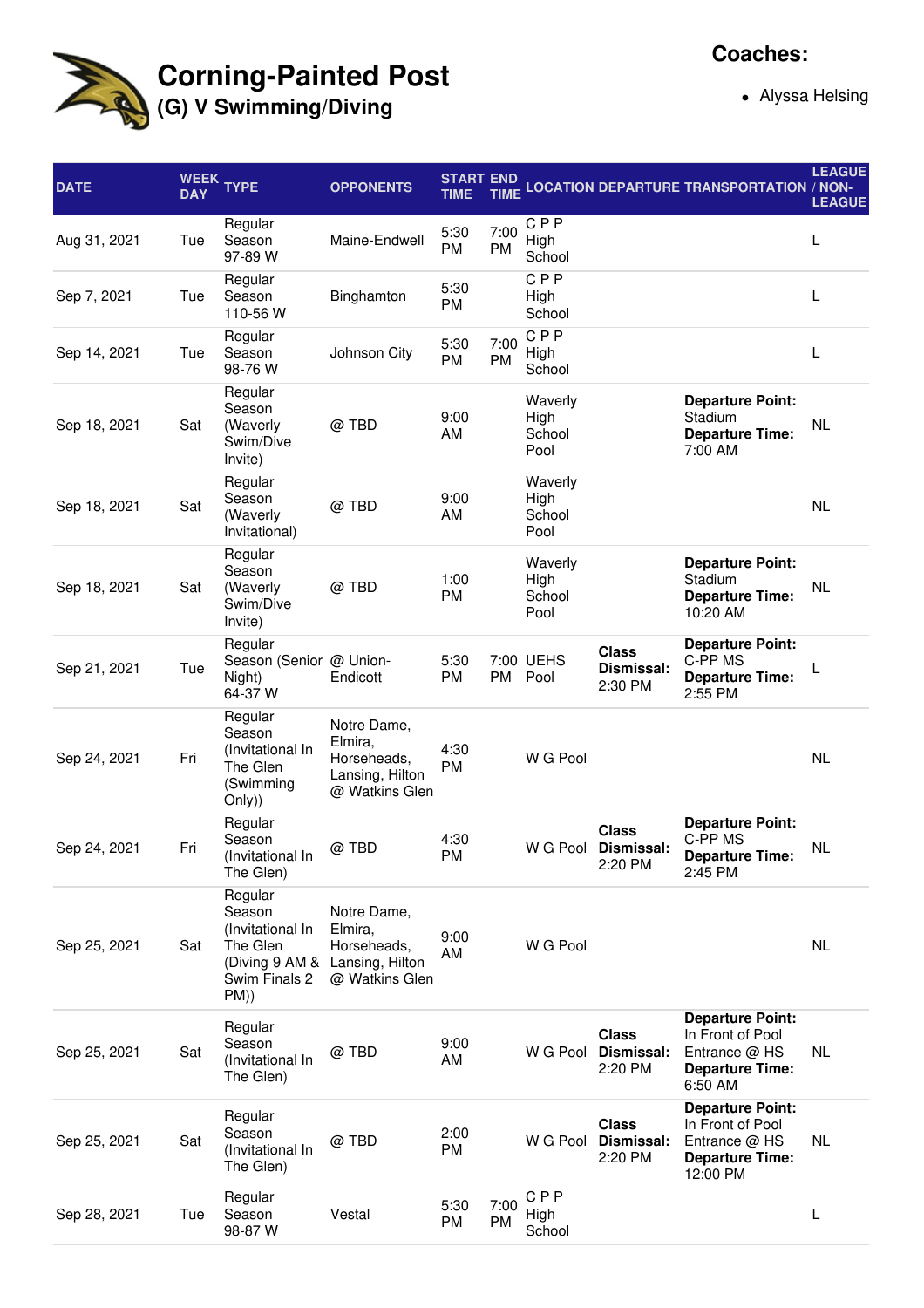| <b>DATE</b>  | <b>DAY</b> | WEEK TYPE                                                                | <b>OPPONENTS</b>                                                                  | <b>START END</b><br>TIME | TIME              |                                     |                                        | <b>LOCATION DEPARTURE TRANSPORTATION / NON-</b>                                                     | <b>LEAGUE</b><br><b>LEAGUE</b> |
|--------------|------------|--------------------------------------------------------------------------|-----------------------------------------------------------------------------------|--------------------------|-------------------|-------------------------------------|----------------------------------------|-----------------------------------------------------------------------------------------------------|--------------------------------|
| Oct 2, 2021  | Sat        | Regular<br>Season (M-E<br>Swim & Dive<br>Invite)                         | @TBD                                                                              | 9:00<br>AM               |                   | Maine-<br>Endwell<br><b>HS Pool</b> |                                        | <b>Departure Point:</b><br>In Front of Pool<br>Entrance @ HS<br><b>Departure Time:</b><br>6:15 AM   | <b>NL</b>                      |
| Oct 2, 2021  | Sat        | Regular<br>Season (Maine- @ TBD<br><b>Endwell Swim</b><br>& Dive Invite) |                                                                                   | 12:30<br><b>PM</b>       |                   | Maine-<br>Endwell<br><b>HS Pool</b> |                                        | <b>Departure Point:</b><br>In Front of Pool<br>Entrance @ HS<br><b>Departure Time:</b><br>9:40 AM   | <b>NL</b>                      |
| Oct 5, 2021  | Tue        | Regular<br>Season<br>95-79 W                                             | @ Elmira                                                                          | 5:30<br><b>PM</b>        | 7:00<br><b>PM</b> | <b>EHS Pool</b>                     |                                        | <b>Departure Point:</b><br>In Front of Pool<br>Entrance @ HS<br><b>Departure Time:</b><br>3:20 PM   | L                              |
| Oct 12, 2021 | Tue        | Regular<br>Season                                                        | @ Horseheads                                                                      | 5:30<br><b>PM</b>        |                   | HHS High<br>School<br>Pool          |                                        | <b>Departure Point:</b><br>In Front of Pool<br>Entrance @ HS<br><b>Departure Time:</b><br>3:30 PM   | L                              |
| Oct 15, 2021 | Fri        | Regular<br>Season (Elmira<br>Swim & Dive<br>Invite)                      | @TBD                                                                              | 5:00<br><b>PM</b>        |                   | <b>EHS Pool</b>                     | <b>Class</b><br>Dismissal:<br>2:40 PM  | <b>Departure Point:</b><br>In Front of Pool<br>Entrance $@$ HS<br><b>Departure Time:</b><br>2:45 PM | <b>NL</b>                      |
| Oct 16, 2021 | Sat        | Regular<br>Season (Elmira<br>Swim & Dive<br>Invite)                      | @TBD                                                                              | 10:15<br>AM              |                   | <b>EHS Pool</b>                     |                                        | <b>Departure Point:</b><br>In Front of Pool<br>Entrance @ HS<br><b>Departure Time:</b><br>8:00 AM   | <b>NL</b>                      |
| Oct 23, 2021 | Sat        | Regular<br>Season (Jack<br><b>Mathers Diving</b><br>Invite)              | @TBD                                                                              | 9:00<br>AM               |                   | HHS HS<br>Pool                      |                                        | <b>Departure Point:</b><br>In Front of Pool<br>Entrance $@$ HS<br><b>Departure Time:</b><br>7:10 AM | <b>NL</b>                      |
| Oct 26, 2021 | Tue        | Regular<br>Season<br>112-71 W                                            | Ithaca                                                                            | 5:30<br>PM               | 7:00<br>PM        | <b>CPP</b><br>High<br>School        |                                        |                                                                                                     | L                              |
| Nov 3, 2021  | Wed        | Regular<br>Season<br>(Section IV<br>Class A Girls<br>Swim Prelims)       | Binghamton,<br>Elmira, Ithaca,<br>Horseheads,<br>Union-Endicott                   | 5:30<br>PM               |                   | <b>CPP</b><br>High<br>School        |                                        |                                                                                                     | L                              |
| Nov 5, 2021  | Fri        | Regular<br>Season<br>(Sectionals)                                        | @ TBD                                                                             | 3:30<br>PM               |                   | Maine-<br>Endwell<br><b>HS Pool</b> | <b>Class</b><br>Dismissal:<br>12:10 PM | <b>Departure Point:</b><br>In Front of Pool<br>Entrance @ HS<br><b>Departure Time:</b><br>12:20 PM  | L                              |
| Nov 6, 2021  | Sat        | Post-Season<br>(Section Iv<br>Class A Finals)                            | Elmira, Ithaca,<br>Binghamton,<br>Horseheads,<br>Union-Endicott<br>@ Watkins Glen | 3:30<br><b>PM</b>        | 5:00<br><b>PM</b> | W G Pool                            |                                        | <b>Departure Point:</b><br>In Front of Pool<br>Entrance @ HS<br><b>Departure Time:</b><br>1:10 PM   | L                              |
| Nov 18, 2021 | Thu        | Regular<br>Season (State<br>Meet Practice)                               | @TBD                                                                              | 2:00<br>PM               | PM                | 8:00 Ithaca<br>College              | <b>Class</b><br>Dismissal:<br>2:05 PM  | <b>Departure Point:</b><br>In Front of Pool<br>Entrance @ HS<br><b>Departure Time:</b><br>2:15 PM   | L                              |
| Nov 19, 2021 | Fri        | Regular<br>Season (State<br>Meet - Swim<br>Prelims)                      | @ TBD                                                                             | 10:30<br>AM              |                   | Ithaca<br>College                   |                                        | <b>Departure Point:</b><br>In Front of Pool<br>Entrance @ HS<br><b>Departure Time:</b><br>7:00 AM   | L                              |